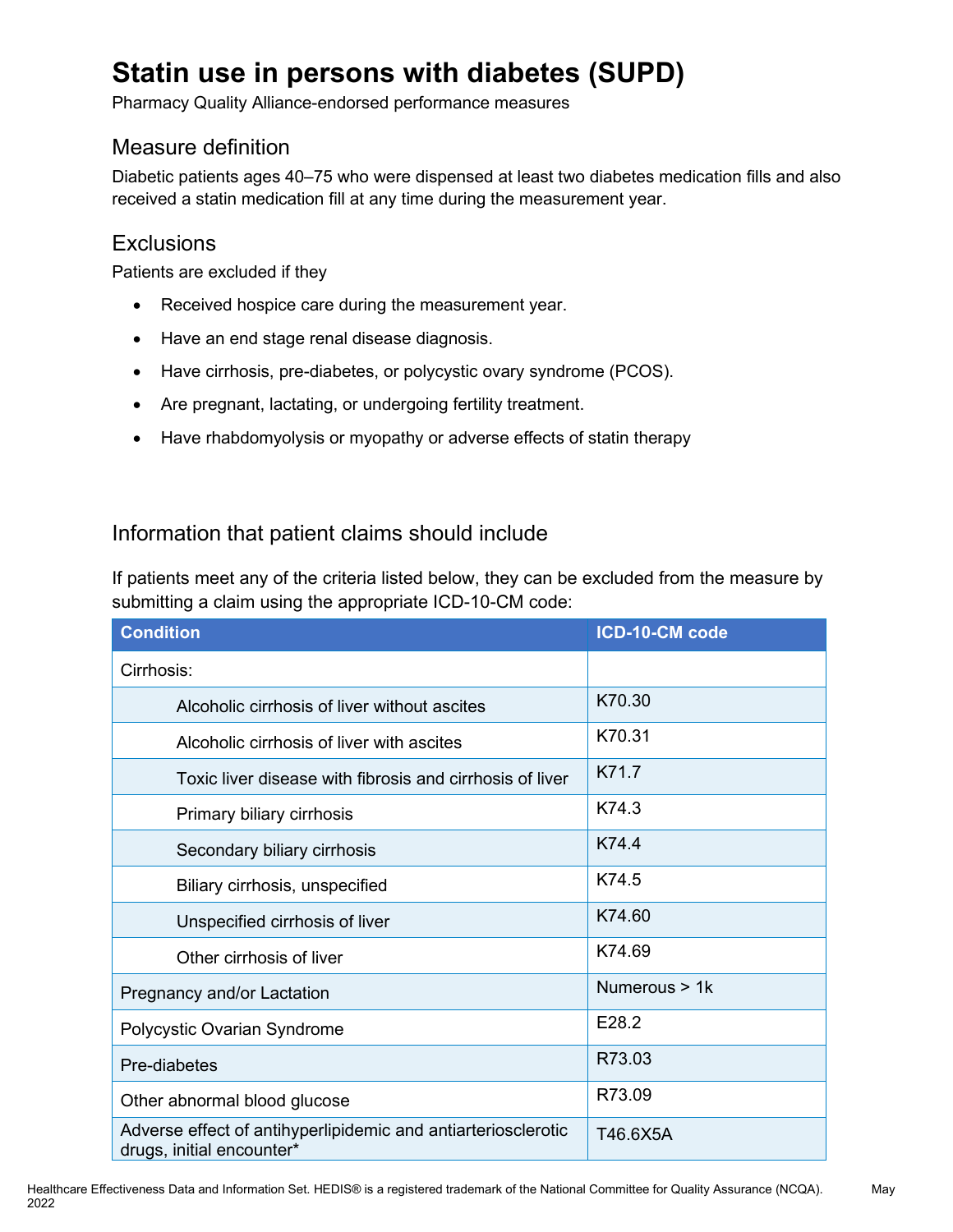| Rhabdomyolysis/myopathy/myositis*:         |         |
|--------------------------------------------|---------|
| Drug-induced myopathy                      | G72.0   |
| Other specified myopathies                 | G72.89  |
| Myopathy, unspecified                      | G72.9   |
| Other myositis, unspecified site           | M60.80  |
| Other myositis, unspecified shoulder       | M60.819 |
| Other myositis, unspecified upper arm      | M60.829 |
| Other myositis, unspecified forearm        | M60.839 |
| Other myositis, unspecified hand           | M60.849 |
| Other myositis, unspecified thigh          | M60.859 |
| Other myositis, unspecified lower leg      | M60.869 |
| Other myositis, unspecified ankle and foot | M60.879 |
| Myositis, unspecified                      | M60.9   |
| Rhabdomyolysis                             | M62.82  |

\*The condition the code refers to does not necessarily need to occur in the same year the code was billed. The member's medical chart should reflect 'history of'. These codes are intended to close Star measure gaps and do not apply to payment or reimbursement. Only the codes listed above will exclude the member from the SUPD measure.

## Tips for success

- Prescribe at least one statin medication during the measurement year to patients diagnosed with diabetes. Medication samples, when given, are not captured as a billed pharmacy claim and do not close SUPD gaps.
- Compliance can only be achieved through prescription drug event (PDE) data. Claims that are filled through pharmacy discount programs will not result in compliance and members may pay more for that statin than if they used their prescription drug coverage.
- This measure overlaps with the Statin Therapy for Patients with Cardiovascular Disease measure. Patients with ASCVD should be prescribed a moderate-intensity or high-intensity statin.
- This measure overlaps with the Medication Adherence for Cholesterol (Statins) measure. Educate patients on the importance of taking their medications regularly and as prescribed. Once patients demonstrate they tolerate statin therapy, encourage them to obtain 90-day supplies at their pharmacy.
- For patients turning 76 this year (born in 1945), a statin must be filled no later than the month before they turn 76 for the claim to close the SUPD gap.